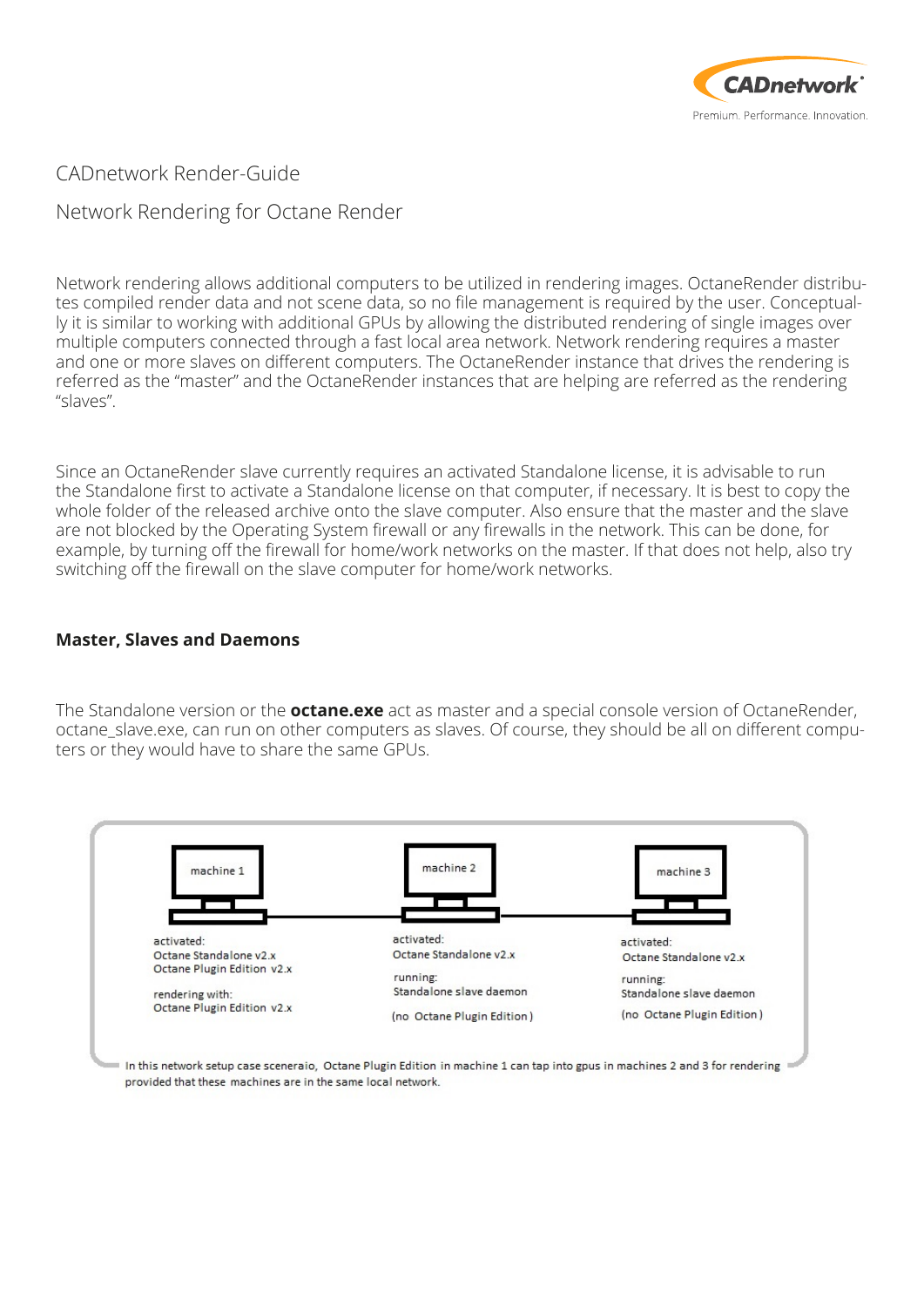

# **Setting Up The Slave Daemon**

To set up the daemon, simply run the batch script \_install\_daemon.bat on the slave computer. During the setup, it will ask which port the daemon should listen to for master requests. After that, the daemon will be resident on that machine and it will be active at all times.

When a daemon is invoked by a master, the slave is quickly launched to get some information about the number of GPUs, version, bitness, etc. and then closed again. After that there is no slave process running. So the daemon just sits there and waits for masters (there could be multiple masters in the local network) to detect it, by scanning the complete local network in regular intervals. The daemon should appear in the daemon list of the network preferences of the masters. If it does not, it can have the following reasons:

The network rendering in the master is not enabled.

The daemon is listening on a different port than the master is scanning. In your case both are 48000, so that's fine.

The daemon is in a different subnet than the master is scanning. If you have only one Ethernet adapter on the daemon and master PCs, you can safely ignore this case.

The Windows firewall keeps the master from connecting to the daemon or the daemon from responding to the master. That's the most likely reason. To verify it, disable the firewall for private or home/work networks on both PCs. You have to close the Windows dialog containing the firewall options. Only then the change is actually applied. If the daemon is now detected (should take only up to 10-20 seconds), you can try enabling one firewall after the other to see which one is causing trouble. If you want to have the firewall running, you may have to poke a hole into it, to allow the communication between daemon and master. Only when you enable a daemon in the master settings, the slave gets actually launched and will eventually appear in the status bar of the master. One daemon can be activated only by one master at a time. If daemon is currently "occupied" by another master the user will see the daemon state change accordingly. The automatic port configuration is an option on the master that enables multiple masters to be used on the same computer.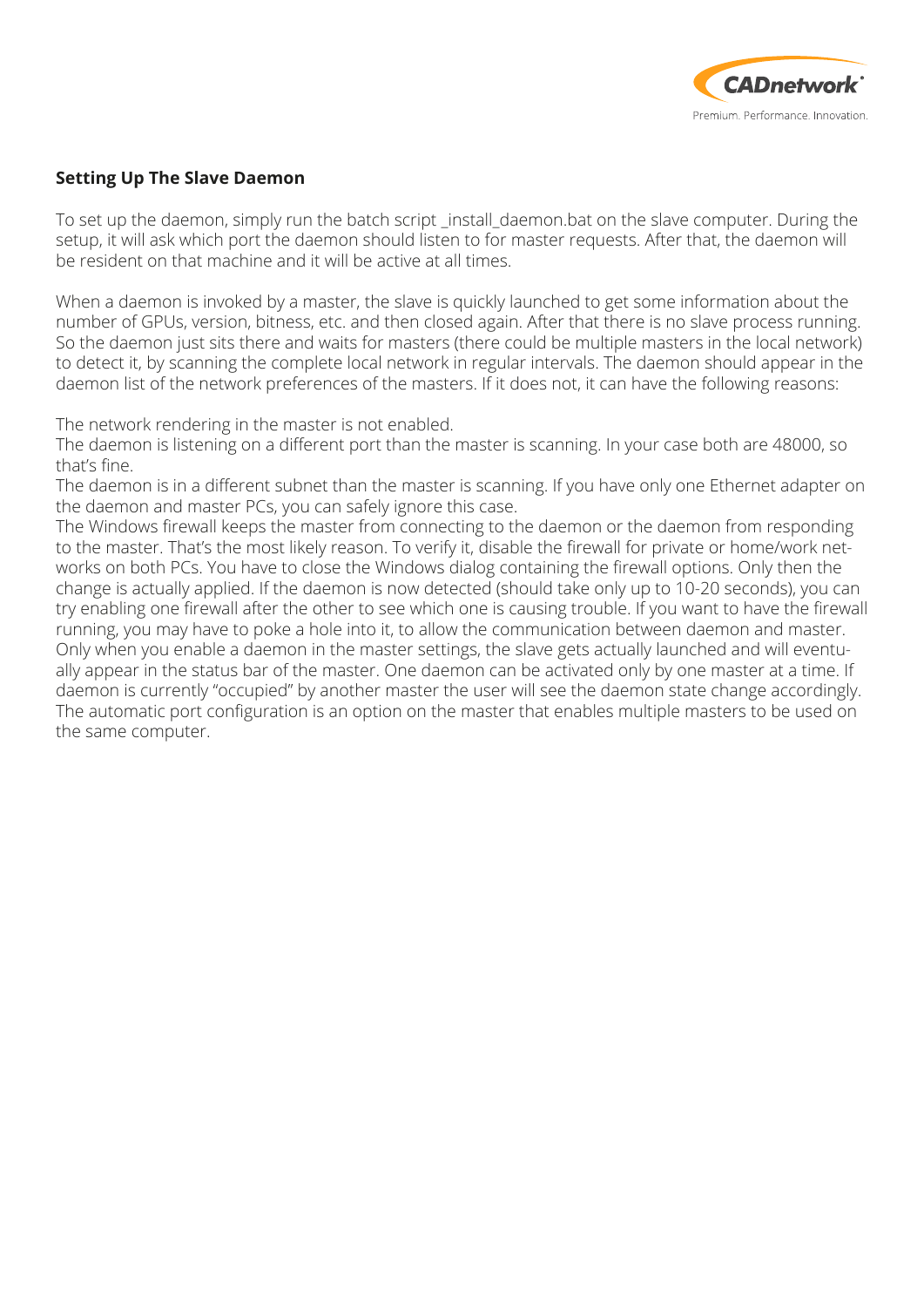

#### **Master**

To enable network rendering, go to File -> Preferences -> Network Rendering and tick the box "Enable Network Rendering".

The network settings dialog includes an option which turns automatic port configuration on the master on or off. If enabled, multiple masters can be used on the same computer.

| Preferences                                                                                          |                                |                |                            |               |       |  |  |  |
|------------------------------------------------------------------------------------------------------|--------------------------------|----------------|----------------------------|---------------|-------|--|--|--|
| Network Rendering<br>OctaneLive<br>Application<br>Controls<br><b>CUDA Devices</b><br>Geometry Import |                                |                |                            |               |       |  |  |  |
| Network Settings                                                                                     |                                |                |                            |               |       |  |  |  |
| Enable Network Rendering                                                                             |                                |                |                            |               |       |  |  |  |
|                                                                                                      | Daemon Network Port            | 48000          | Auto-configure master port |               |       |  |  |  |
|                                                                                                      | Daemon Scan Subnet             | 10.0.0.0/24    | Master Network Port        |               | 21000 |  |  |  |
| Daemon Overview                                                                                      |                                |                |                            |               |       |  |  |  |
|                                                                                                      | <b>Enabled IP Address Name</b> |                | # Devices                  | <b>Status</b> |       |  |  |  |
| ✓                                                                                                    | 10.0.0.22                      | OTOYNZ-HYDRA   | 3 GPUs                     | running       |       |  |  |  |
| ☑                                                                                                    | 10.0.0.26                      | OTOYNZ-BUILDPC | 3 GPUs                     |               |       |  |  |  |
|                                                                                                      |                                |                |                            |               |       |  |  |  |
|                                                                                                      |                                |                |                            |               |       |  |  |  |
|                                                                                                      |                                |                |                            |               |       |  |  |  |
|                                                                                                      |                                |                |                            |               |       |  |  |  |
|                                                                                                      |                                |                |                            |               |       |  |  |  |
|                                                                                                      |                                |                |                            |               |       |  |  |  |
|                                                                                                      |                                |                |                            |               |       |  |  |  |
|                                                                                                      |                                |                |                            |               |       |  |  |  |
|                                                                                                      |                                |                |                            |               |       |  |  |  |
|                                                                                                      |                                |                |                            |               |       |  |  |  |
|                                                                                                      |                                |                |                            |               |       |  |  |  |
|                                                                                                      |                                |                |                            |               |       |  |  |  |
|                                                                                                      |                                |                |                            |               |       |  |  |  |
|                                                                                                      |                                |                |                            |               |       |  |  |  |
|                                                                                                      |                                |                |                            |               |       |  |  |  |
|                                                                                                      |                                | Enable All     | Disable All                |               |       |  |  |  |
|                                                                                                      |                                | OK             | Cancel                     |               |       |  |  |  |

What then happens is that the master opens a socket at the specified "Master Network Port" and listens at that port for slaves trying to connect to the master. It starts scanning the specified subnet in the local network for daemons and as soon as a slave with the correct version connects, the Octane Standalone status bar will show the additional GPUs and slaves:

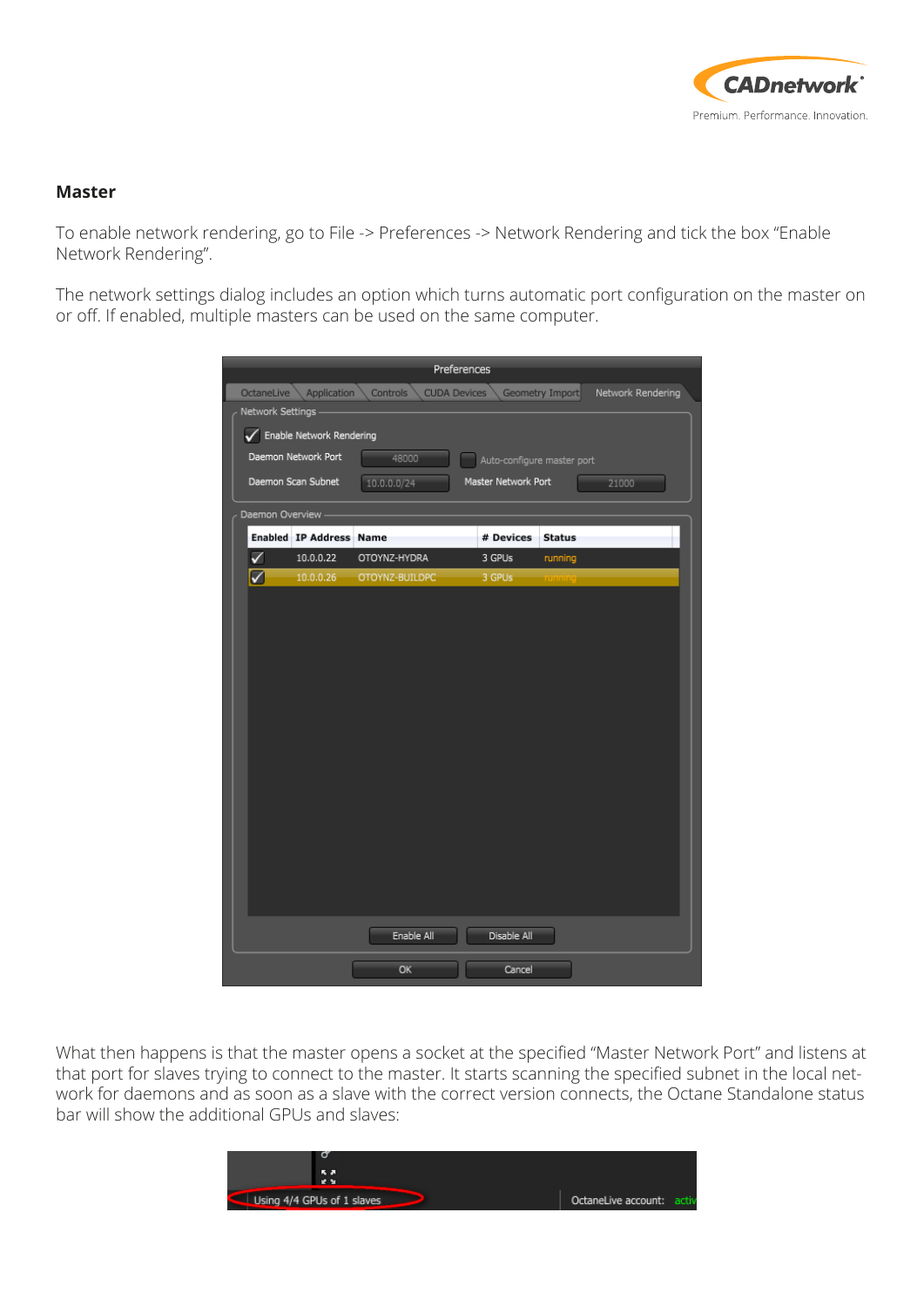

If you are currently rendering an image, the render data will be automatically sent to the new slave and it starts contributing to the image. The render data update on the slave is driven by the master and you can see the progress in the status bar:



#### **Slaves**

The slave version of OctaneRender is just a console build and requires a standalone license. The console build slave is released as a Windows build but it is designed to work across platforms (i.e. master and slaves can be on different platforms).

To launch a slave, either manually launch it via the command line or let a daemon do the job. To launch a slave via the command line, run it via:

Code: octane\_slave.exe --net-master-address --net-master-port

For example:

Code: octane\_slave.exe --net-master-address 10.0.0.103 --net-master-port 21000

This what it says on the console:

| mail Administrator: Command Prompt - octane_slave.exe --net-master-address 10.0.0.103 --net-master-   car | $\mathbf{x}$ |
|-----------------------------------------------------------------------------------------------------------|--------------|
| C:\octane\2.00.0002><br>C:\octane\2.00.0002>                                                              |              |
| C:\octane\2.00.0002>                                                                                      |              |
| C:\octane\2.00.0002>                                                                                      |              |
| C:\octane\2.00.0002>                                                                                      | Ξ            |
| C:\octane\2.00.0002>                                                                                      |              |
| C:\octane\2.00.0002>                                                                                      |              |
| <b>C:\octane\2.00.0002&gt;</b>                                                                            |              |
| C:\octane\2.00.0002><br>C:\octane\2.00.0002>                                                              |              |
| C:\octane\2.00.0002>                                                                                      |              |
| C:\octane\2.00.0002>                                                                                      |              |
| C:\octane\2.00.0002>                                                                                      |              |
| C:\octane\2.00.0002>                                                                                      |              |
| C:\octane\2.00.0002>                                                                                      |              |
| C:\octane\2.00.0002>                                                                                      |              |
| C:\octane\2.00.0002}octane_slave.exe --net-master-address 10.0.0.103 --net-maste<br>r-port 21000          |              |
| Started logging on 17.04.14 17:00:05                                                                      |              |
|                                                                                                           |              |
| OctaneRender version 2.00.0002 beta (2000002)                                                             |              |
|                                                                                                           |              |
| Could not establish heartbeat connection to daemon                                                        |              |
| Launching net render slave (2000002) with master 10.0.0.103:21000                                         |              |
|                                                                                                           |              |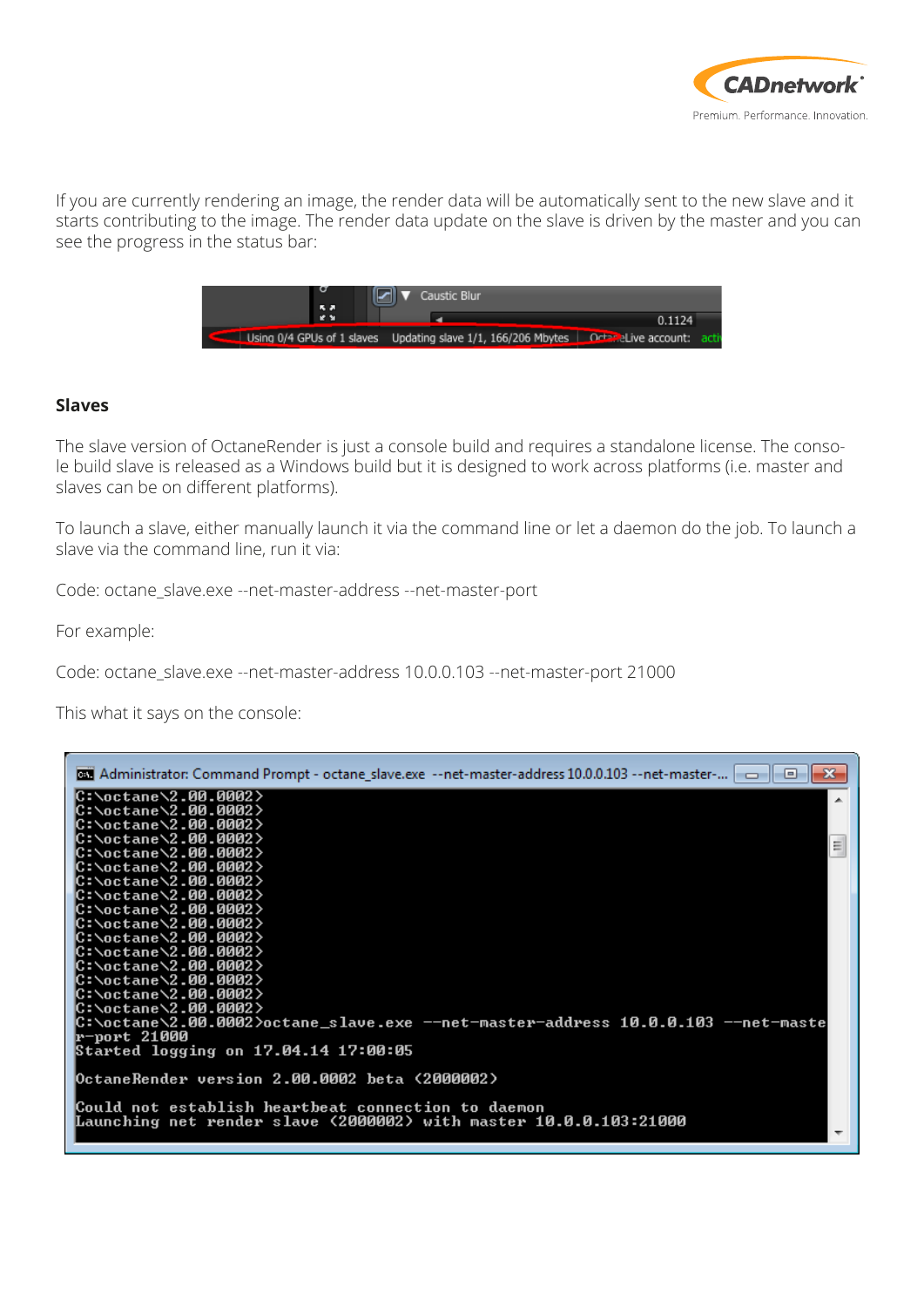

The line Launching net render slave (2000002) with master 10.0.0.103:21000 indicates that the slave of version 2000002 successfully connected with the master at IP address 10.0.0.103 on port 21000.

To stop the slave, press CTRL-C and it will gracefully shutdown the process.

Obviously it would be quite painful if users would have to manually start/stop slaves on several computers, which is where the daemons come into the picture.

### **Daemons**

The daemon is a little lightweight program that is launched after login and runs all the time unless manually shutdown. It fulfills various roles:

It provides the possibility for masters to locate it in the local network.

It determines the version and GPU configuration of the slave.

It starts/stops a slave on request by a master and makes sure that only one master at a time uses the slave.

It monitors the "health" of a running slave process and kills the it if necessary.

To set up the daemon, you run the little batch script \_install\_daemon.bat on the slave computer. It will ask you which port the daemon should listen for master requests (if you want to keep the default settings in the brackets, you can just press RETURN):



After confirming your selection, a batch file run\_octane\_slave\_daemon.bat is created in the startup folder of your start menu (Start -> Programs -> Startup …). It will be launched the next time you log into your Windows account. A new terminal window will be in your task bar. When you open it, you can see the daemon starting up. At first it tries to launch the slave process to gather some information, which is then displayed: